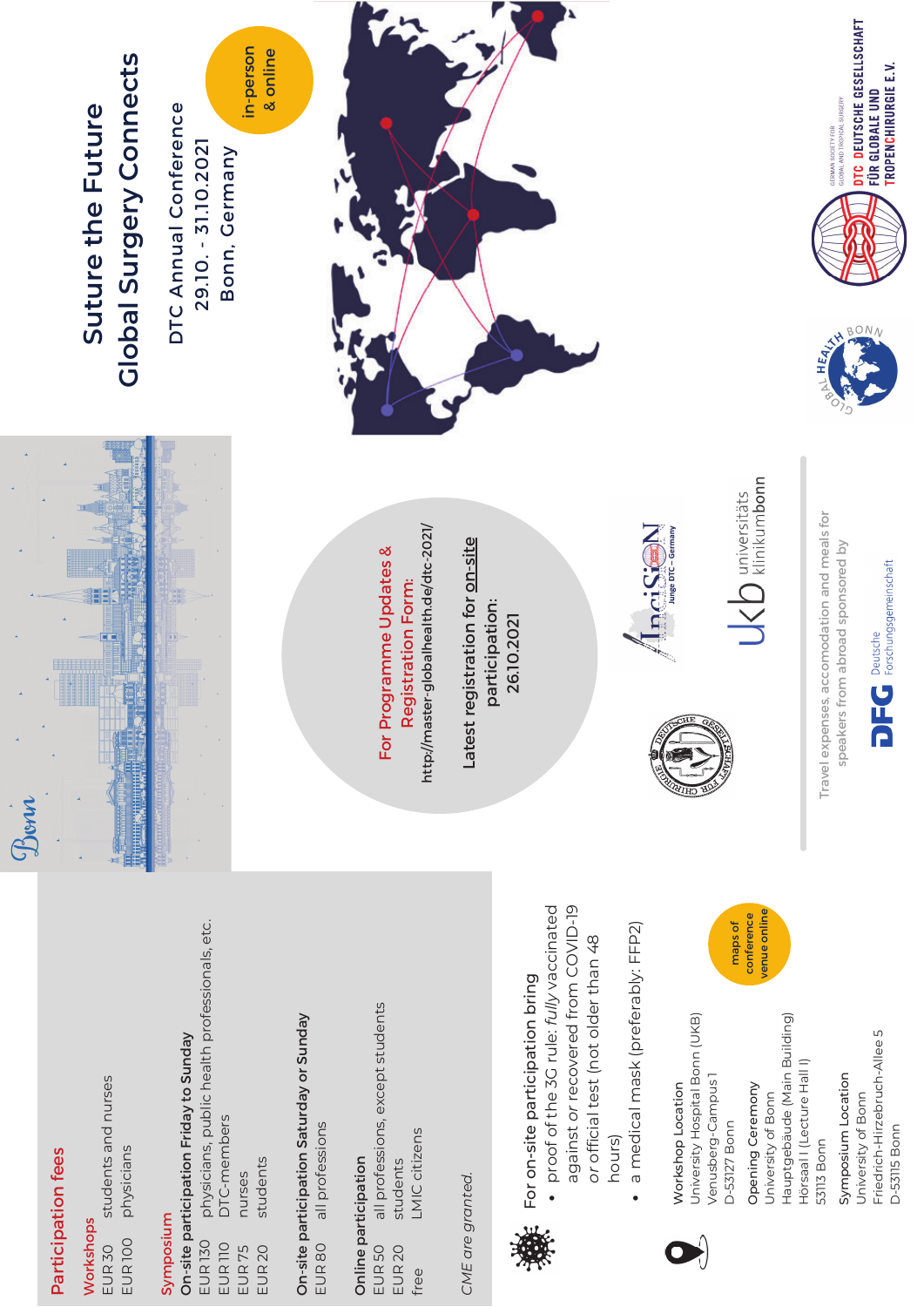|                             | Programme                                                                                  |              | Reconstructive Surgery under Limited Conditions<br>Dorothy Bbaale, Christian von der Brelie                   |                     |                                                                                                                     |
|-----------------------------|--------------------------------------------------------------------------------------------|--------------|---------------------------------------------------------------------------------------------------------------|---------------------|---------------------------------------------------------------------------------------------------------------------|
|                             | Friday, 29.10.2021                                                                         | 11.15        | Hakimi Quadratulla, Jan Wynands<br>Post Burn Contracture                                                      |                     | Sunday, 31.10.2021                                                                                                  |
|                             | Workshops                                                                                  | 11.30        | <b>Burn Contractures</b><br>Michael Schidelko                                                                 | 08.15<br>$\bigcirc$ | DTC Working Groups Meeting                                                                                          |
|                             | more<br>10.00 - 17.15                                                                      | 11.45        | Hernia Repair                                                                                                 |                     |                                                                                                                     |
| $=$                         | information<br>below<br>Neurosurgery<br>Obstetrics                                         | 12.00        | Lower Limb Reconstruction<br>Jenny Löfgren                                                                    |                     | <b>Adapted Surgical Technologies</b><br>tun Bokhary, Henning Mothe                                                  |
| Ξ                           | Caesarean Section                                                                          | <b>12.15</b> | Jan Wynands                                                                                                   | 09.00<br>ౚ          | Disseminating Technology in Global Surgery                                                                          |
| ≥                           | <b>External Fixator</b>                                                                    |              | Dorothy Bbaale, Wani Bislima<br>Cap-Burn Survey                                                               | 09.15               | Medical Technology in LMIC: The Example of Cameroon,<br>Noel Aruparayil                                             |
| $\geq$                      | Gastroschisis Simulation                                                                   |              | Survey Study Group)<br>(for the Gap-Burn                                                                      |                     | using the Health in All Policies Approach                                                                           |
| $\leq$                      | Laparoscopy                                                                                | 12.45        | Lunch Break                                                                                                   | 9.30                | View from Tadschikistan<br>Christian Doll                                                                           |
| $\bar{z}$<br>$\overline{5}$ | Putting tubes everywhere (intubation, tracheostomy,<br>Suturing skin, bowel and the future |              | for Global Surgery<br><b>European Collaboration</b>                                                           |                     | Bakhrom Azivov                                                                                                      |
|                             | thoracic drain)                                                                            |              | Judith Lindert, Godfrey Sama Philipo                                                                          | 9.45                | How Laparoscopy Found its Way to Dhulikhel, Nepal. Has<br>it arrived?                                               |
|                             | with the<br><b>Opening Ceremony</b>                                                        | 14.00        | Defining a European Role - What do we Wish<br>Zaitun Bokhary                                                  |                     | Yagya Ratna Shakya                                                                                                  |
|                             | inaugration of the<br>17.45 - 19.15                                                        | 14.15        | Why do we Need a European Voice for Global Surgery                                                            | 10.00               | Simulation Training to Improve Patient Care - Gastrochisis<br>Intervention Study Tanzania                           |
|                             | Bonn Lectures in<br><b>Clobal Health</b>                                                   |              | Isobel Marks<br>Advocating?                                                                                   |                     | Neema Bayyo                                                                                                         |
| 17.45                       | Walter Bruchhausen, Jörg Szarzynski<br>Welcome Address                                     | 14.30        | The Role of a European Contribution to Global Surgery                                                         | 10.15               | 3D Printing for Healthcare in LMIC: Prosthetics, Spare<br>Parts, Study Material                                     |
| 18.00                       | Keynote Lectures                                                                           |              | Research                                                                                                      |                     | Merel van der Stelt, Lars Brouwers                                                                                  |
|                             | Moderation: Nora Koenemann, Dhananajaya Sharma,<br>Jan Wynands                             | 14.45        | Joining Strength for Global (Paediatric) Surgery Training<br>Kokila Lakhoo                                    | 10.30               | Ways how to Make Advanced Technology Affordable<br>J. Cnanaraj                                                      |
|                             | online lecture<br>The domain of Global Surgery in Africa                                   |              | Eva Stortelder, Ellen Reuling                                                                                 |                     |                                                                                                                     |
|                             | Salome Maswime                                                                             | <b>15.00</b> | Panel Discussion                                                                                              | <b>ECTL</b>         | Coffee Break                                                                                                        |
| 18.30                       | Violence Against Healthcare in Armed Conflict<br>Sophie Lisa de Vries                      | 15.30        | Coffee Break                                                                                                  |                     | <b>Students' and Junior Doctors' Perspectives &amp; Outlook</b><br>Hannah Bleichroth, Katarzyna Skipiol, Paul Vinke |
| 19.00                       | Humanitarian Aid in Afghanistan. Over and Out or a New                                     |              |                                                                                                               |                     |                                                                                                                     |
|                             | Tankred Stöbe, Hakimi Quadratulla<br>Beginning?                                            |              | Katja Imschinetzki, Jan Wynands<br>Neurosurgery                                                               | 11.45               | Caroline Behrens Fernandez<br>Nurcey Survey                                                                         |
| 20.00                       | <b>Cet Together</b>                                                                        | 16.00        | Craniotomy - Indications, Techniques and Pitfalls                                                             | 12.00               | "Scrubs, Scalpels & High Heels" - Blogposts from a Junior                                                           |
|                             | Saturday, 30.10.2021                                                                       | 16.20        | South-South Partnerships - The Experience of the Training<br>Christian von der Brelie, Silvia Hernandez-Duran |                     | Doctor Living and Working in Sierra Leone<br>Marcella Ryan Coker                                                    |
| 09.15                       | Welcome Address                                                                            |              | Centre for African Neurosurgeons in Rabat<br>Najia El Abbadi                                                  | 12.15               | A Students' First Steps: About the Teachers and the<br>Taught Ones                                                  |
|                             |                                                                                            | Oncology     |                                                                                                               |                     | Katja Imschinetzki, Jan Kräutner                                                                                    |
|                             | <b>Intersectoral Perspectives on Global Surgery</b><br>Mina Lahal, Walter Bruchhausen      |              | Susanne Müller, Stefan Post                                                                                   | 12.30               | Suture the Future - Sharing Wisdom                                                                                  |
| 09.30                       | The Gendered Impact of Disaster - Gender Inequalities                                      | 16.45        | Treating Breast Cancer with Neoadjuvant Chemotherapy<br>in LMIC                                               | 13.00               | From Tropical to Global Surgery<br>Dhananajaya Sharma                                                               |
|                             | within Climate-Related Disasters<br>Emily Ragus                                            |              | Marianne Gnanamuttupulle, Oliver Henke                                                                        |                     | Rüdiger Finger                                                                                                      |
| 09.45                       | Global Surgery From the Humanitarian Surgeon's<br>Perspective                              | 17.15        | What Comes at the End? - Palliative Care in LMIC<br>Lukas Radbruch                                            | 13.30               | Closing Remarks & Farewell                                                                                          |
|                             | Christos Giannou                                                                           | 17.30        | Establishing a Surgical Oncology Protocol in Hargeisa                                                         |                     |                                                                                                                     |
| 10.00                       | Teaching Surgical Care Where There is no Specialist<br>Alliance Niyukuri, Innocent Mugisha |              | Hassan Ali Daoud<br>Somaliland                                                                                |                     | Dr. med. Nora Koenemann, Dr. med. Jan Wynands<br>Conference Presidents                                              |
| 10.15                       | Get Connected to Get Working - The International                                           | 17.45        | Port Implantation Teaching through Hospital Partnership<br>Anita Eseenam                                      |                     | Dr. med. Judith Lindert, PD Dr. med. Henning Mothes<br>Scientific Lead                                              |
|                             | Federation of Rural Surgery<br>J. Gnanaraj, Peter Reemst                                   | 18.00        | Oncology Research in Tanzania                                                                                 |                     | Organisational Lead<br>Eva Kuhn                                                                                     |
| 10.30                       | A Framework for Global Surgery Research<br>Caroline Pule                                   |              | Godfrey Sama Philipo                                                                                          |                     |                                                                                                                     |
|                             |                                                                                            | 18.30        | $\bigcup_{\mathbf{O}}$ Clock change in Germany<br>from Sunday onwards: UTC+1h<br>DTC Member Meeting           |                     |                                                                                                                     |

19.30 Social Event

Social Event